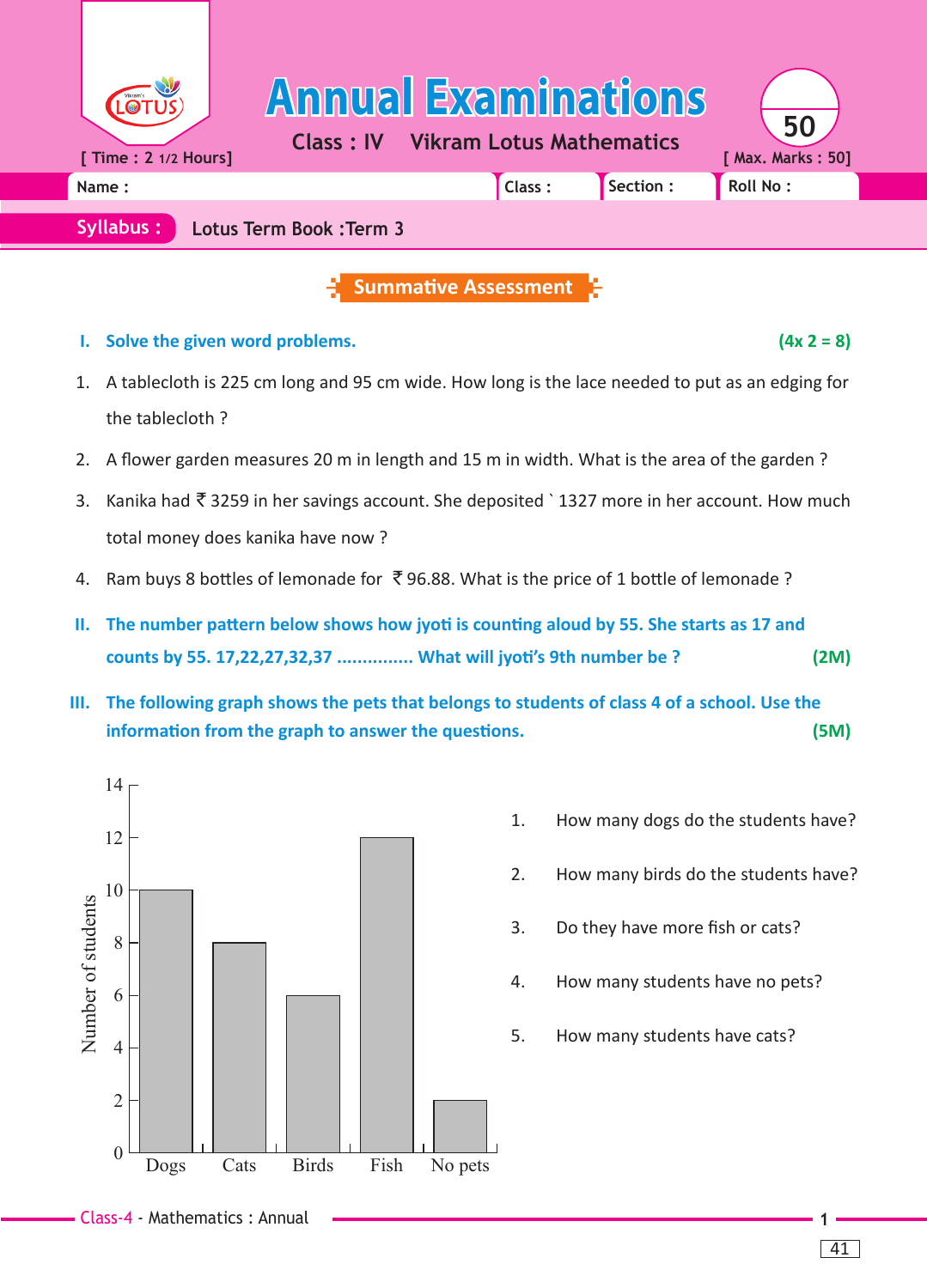### **IV. The following graph shows the number of toys made by a factory in each month. From January**



1. How many toys are made in the month of February?

- 2. Which month shows the maximum production of toys?
- 3. When are the least toys made?
- 4. How many total toys are made from January to June?
- 5. What is the difference in the toys made in May and March?



**1.** Write the time shown by the following clocks.  $(2 \times 1 = 2)$ 



- . 8
- **II. Name the types of lines in the following. (2 x 1 = 2)**

*1. 2.*



Class-4 - Mathematics : Annual **2**

 $42$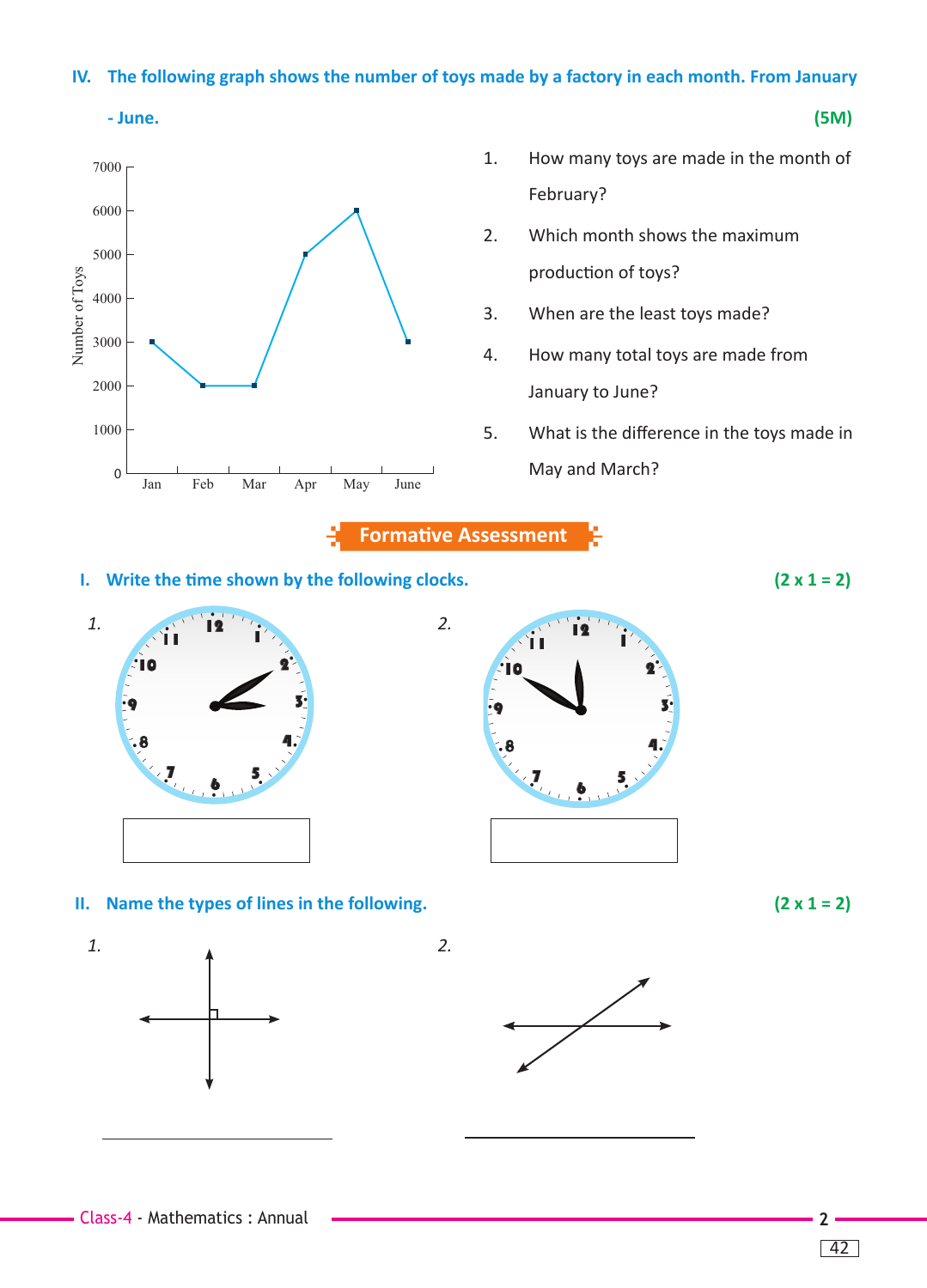### **III. Calculate the areas for each of the rectangles below. (2 x 1 = 2)**



VI. In the given figure, two lines AB and CD pass through a common point O. Name all the lines **formed. (2M)**



43